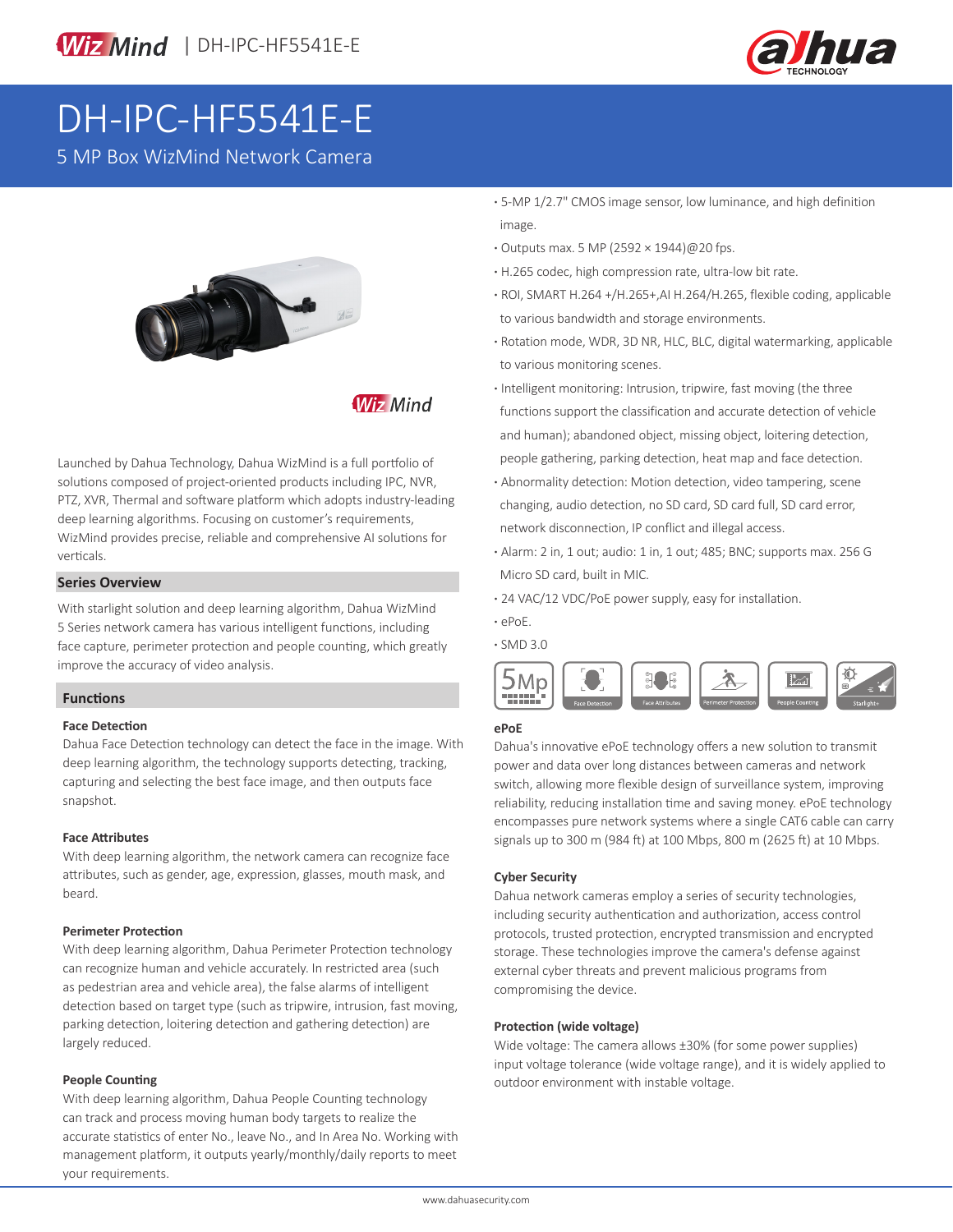# Wiz Mind | DH-IPC-HF5541E-E

## **Technical Specification**

| Camera                          |                                                                                                                                                                                                                                                                                                                                                                                                                                                                                                                                        |  |  |
|---------------------------------|----------------------------------------------------------------------------------------------------------------------------------------------------------------------------------------------------------------------------------------------------------------------------------------------------------------------------------------------------------------------------------------------------------------------------------------------------------------------------------------------------------------------------------------|--|--|
| Image Sensor                    | 1/2.7" CMOS                                                                                                                                                                                                                                                                                                                                                                                                                                                                                                                            |  |  |
| Max. Resolution                 | 2592 (H) × 1944 (V)                                                                                                                                                                                                                                                                                                                                                                                                                                                                                                                    |  |  |
| <b>ROM</b>                      | 128MB                                                                                                                                                                                                                                                                                                                                                                                                                                                                                                                                  |  |  |
| <b>RAM</b>                      | 1GB                                                                                                                                                                                                                                                                                                                                                                                                                                                                                                                                    |  |  |
| <b>Scanning System</b>          | Progressive                                                                                                                                                                                                                                                                                                                                                                                                                                                                                                                            |  |  |
| <b>Electronic Shutter Speed</b> | Auto/Manual 1/3 s-1/100,000 s                                                                                                                                                                                                                                                                                                                                                                                                                                                                                                          |  |  |
| Min. Illumination               | With F1.6 lens:<br>0.005 lux@F1.6 (Color, 30 IRE)<br>0 lux (Illuminator on)                                                                                                                                                                                                                                                                                                                                                                                                                                                            |  |  |
| S/N Ratio                       | > 56 dB                                                                                                                                                                                                                                                                                                                                                                                                                                                                                                                                |  |  |
| Lens                            |                                                                                                                                                                                                                                                                                                                                                                                                                                                                                                                                        |  |  |
| Lens Mount                      | C/CS                                                                                                                                                                                                                                                                                                                                                                                                                                                                                                                                   |  |  |
| Iris Control Type               | DC-Iris                                                                                                                                                                                                                                                                                                                                                                                                                                                                                                                                |  |  |
| Smart Fvent                     |                                                                                                                                                                                                                                                                                                                                                                                                                                                                                                                                        |  |  |
| <b>IVS</b>                      | Abandoned object; missing object                                                                                                                                                                                                                                                                                                                                                                                                                                                                                                       |  |  |
| Heat Map                        | Yes                                                                                                                                                                                                                                                                                                                                                                                                                                                                                                                                    |  |  |
| Professional, intelligent       |                                                                                                                                                                                                                                                                                                                                                                                                                                                                                                                                        |  |  |
| IVS (Perimeter Protection)      | Intrusion, tripwire, fast moving (the three functions<br>support the classification and accurate detection<br>of vehicle and human); loitering detection, people<br>gathering, and parking detection                                                                                                                                                                                                                                                                                                                                   |  |  |
| <b>SMD 3.0</b>                  | Less false alarm, longer detection distance                                                                                                                                                                                                                                                                                                                                                                                                                                                                                            |  |  |
| <b>Face Detection</b>           | Face detection; track; snapshot; snapshot optimization;<br>optimal face snapshot upload; face enhancement; face<br>exposure; face attributes extraction including 6 face<br>attributes (gender, age, glasses, expressions, mask, and<br>beard) and 8 expressions (angry, sad, disgusted, scared,<br>surprised, calm, happy, confused); face snapshot set as<br>face, one-inch photo or custom; 3 snapshot strategies<br>(real-time snapshot, optimization snapshot and quality<br>first); face angle filter; optimization time setting |  |  |
| <b>People Counting</b>          | Tripwire people counting; generating and exporting<br>report (day/month); people counting in area; queue<br>management; 4 rules can be set for tripwire, people<br>counting in area and queue management.                                                                                                                                                                                                                                                                                                                              |  |  |
| Smart Search                    | Work together with Smart NVR to perform refine<br>intelligent search, event extraction and merging to event<br>videos                                                                                                                                                                                                                                                                                                                                                                                                                  |  |  |
| Video                           |                                                                                                                                                                                                                                                                                                                                                                                                                                                                                                                                        |  |  |
| Video Compression               | H.265; H.264; H.264H; H.264B; MJPEG (Only supported<br>by the sub stream)                                                                                                                                                                                                                                                                                                                                                                                                                                                              |  |  |
| Smart Codec                     | Smart H.265+; Smart H.264+                                                                                                                                                                                                                                                                                                                                                                                                                                                                                                             |  |  |
| AI Coding                       | AI H.265; AI H.264                                                                                                                                                                                                                                                                                                                                                                                                                                                                                                                     |  |  |
| Video Frame Rate                | Main stream: 2592 × 1944 (1-20 fps)<br>Sub stream: D1@ (1-25/30 fps)<br>Third stream: 1080p@ (1-25/30 fps)<br>*The values above are the max. frame rates of each<br>stream; for multiple streams, the values will be subjected                                                                                                                                                                                                                                                                                                         |  |  |

to the total encoding capacity.

 $\times 240$ 

2592 × 1944; 2688 × 1520; 2304 × 1296;1080p (1920 × 1080); 1.3M (1280 × 960); 720p (1280 × 720); D1 (704 × 576/704 × 480); VGA (640 × 480); CIF (352 × 288/352

Stream Capability 3 streams

Resolution

| <b>Bit Rate Control</b>        | CBR/VBR                                                                                                                                                                                                                                                                                                                                                                                                                                                  |  |
|--------------------------------|----------------------------------------------------------------------------------------------------------------------------------------------------------------------------------------------------------------------------------------------------------------------------------------------------------------------------------------------------------------------------------------------------------------------------------------------------------|--|
| Video Bit Rate                 | H.264: 3 kbps-20480 kbps<br>H.265: 3 kbps-20480 kbps                                                                                                                                                                                                                                                                                                                                                                                                     |  |
| Day/Night                      | Auto (ICR)/Color/B/W                                                                                                                                                                                                                                                                                                                                                                                                                                     |  |
| <b>BLC</b>                     | Yes                                                                                                                                                                                                                                                                                                                                                                                                                                                      |  |
| <b>HLC</b>                     | Yes                                                                                                                                                                                                                                                                                                                                                                                                                                                      |  |
| <b>WDR</b>                     | 120 dB                                                                                                                                                                                                                                                                                                                                                                                                                                                   |  |
| Scene Self-adaptation<br>(SSA) | Yes                                                                                                                                                                                                                                                                                                                                                                                                                                                      |  |
| <b>White Balance</b>           | Auto; natural; street lamp; outdoor; manual; regional<br>custom                                                                                                                                                                                                                                                                                                                                                                                          |  |
| Gain Control                   | Auto; Manual                                                                                                                                                                                                                                                                                                                                                                                                                                             |  |
| <b>Noise Reduction</b>         | 3D NR                                                                                                                                                                                                                                                                                                                                                                                                                                                    |  |
| <b>Motion Detection</b>        | OFF/ON (4 areas, rectangular)                                                                                                                                                                                                                                                                                                                                                                                                                            |  |
| Region of Interest (RoI)       | Yes (4 areas)                                                                                                                                                                                                                                                                                                                                                                                                                                            |  |
| Image Stabilization            | Electronic Image Stabilization (EIS)                                                                                                                                                                                                                                                                                                                                                                                                                     |  |
| Defog                          | Yes                                                                                                                                                                                                                                                                                                                                                                                                                                                      |  |
| <b>Image Rotation</b>          | 0°/90°/180°/270° (Support 90°/270° with 4M resolution<br>and lower)                                                                                                                                                                                                                                                                                                                                                                                      |  |
| Mirror                         | Yes                                                                                                                                                                                                                                                                                                                                                                                                                                                      |  |
| <b>Privacy Masking</b>         | 8 areas                                                                                                                                                                                                                                                                                                                                                                                                                                                  |  |
| Audio                          |                                                                                                                                                                                                                                                                                                                                                                                                                                                          |  |
| <b>Built-in MIC</b>            | Yes                                                                                                                                                                                                                                                                                                                                                                                                                                                      |  |
| <b>Audio Compression</b>       | PCM; G.711a; G.711Mu; G.726; G.723                                                                                                                                                                                                                                                                                                                                                                                                                       |  |
| Alarm                          |                                                                                                                                                                                                                                                                                                                                                                                                                                                          |  |
| Alarm Event                    | No SD card; SD card full; SD card error; network<br>disconnection; IP conflict; illegal access; motion<br>detection; video tampering; tripwire; intrusion; fast<br>moving; abandoned object; missing object; loitering<br>detection; people gathering; parking detection; scene<br>changing; audio detection; defocus detection; external<br>alarm; face detection; SMD; people counting in area; stay<br>detection; people counting; security exception |  |
| Network                        |                                                                                                                                                                                                                                                                                                                                                                                                                                                          |  |
| Network Port                   | RJ-45 (10/100 Base-T)                                                                                                                                                                                                                                                                                                                                                                                                                                    |  |
| <b>SDK and API</b>             | Yes                                                                                                                                                                                                                                                                                                                                                                                                                                                      |  |
| <b>Cyber Security</b>          | Video encryption; firmware encryption; configuration<br>encryption; Digest; WSSE; account lockout; security logs;<br>IP/MAC filtering; generation and importing of X.509<br>certification; syslog; HTTPS; 802.1x; trusted boot; trusted<br>execution; trusted upgrade                                                                                                                                                                                    |  |
| Network Protocol               | IPv4; IPv6; HTTP; HTTPS; TCP; UDP; ARP; RTP; RTSP; RTCP;<br>RTMP; SMTP; FTP; SFTP; DHCP; DNS; DDNS; QoS; UPnP;<br>NTP; Multicast; ICMP; IGMP; NFS; SAMBA; PPPoE; 802.1x;<br>SNMP                                                                                                                                                                                                                                                                         |  |
| Interoperability               | ONVIF (Profile S/Profile G/Profile T); CGI; Milestone; P2P                                                                                                                                                                                                                                                                                                                                                                                               |  |
| User/Host                      | 20 (Total bandwidth: 80 M)                                                                                                                                                                                                                                                                                                                                                                                                                               |  |
| Storage                        | FTP; SFTP; Micro SD card (support max. 256 GB); NAS                                                                                                                                                                                                                                                                                                                                                                                                      |  |
|                                |                                                                                                                                                                                                                                                                                                                                                                                                                                                          |  |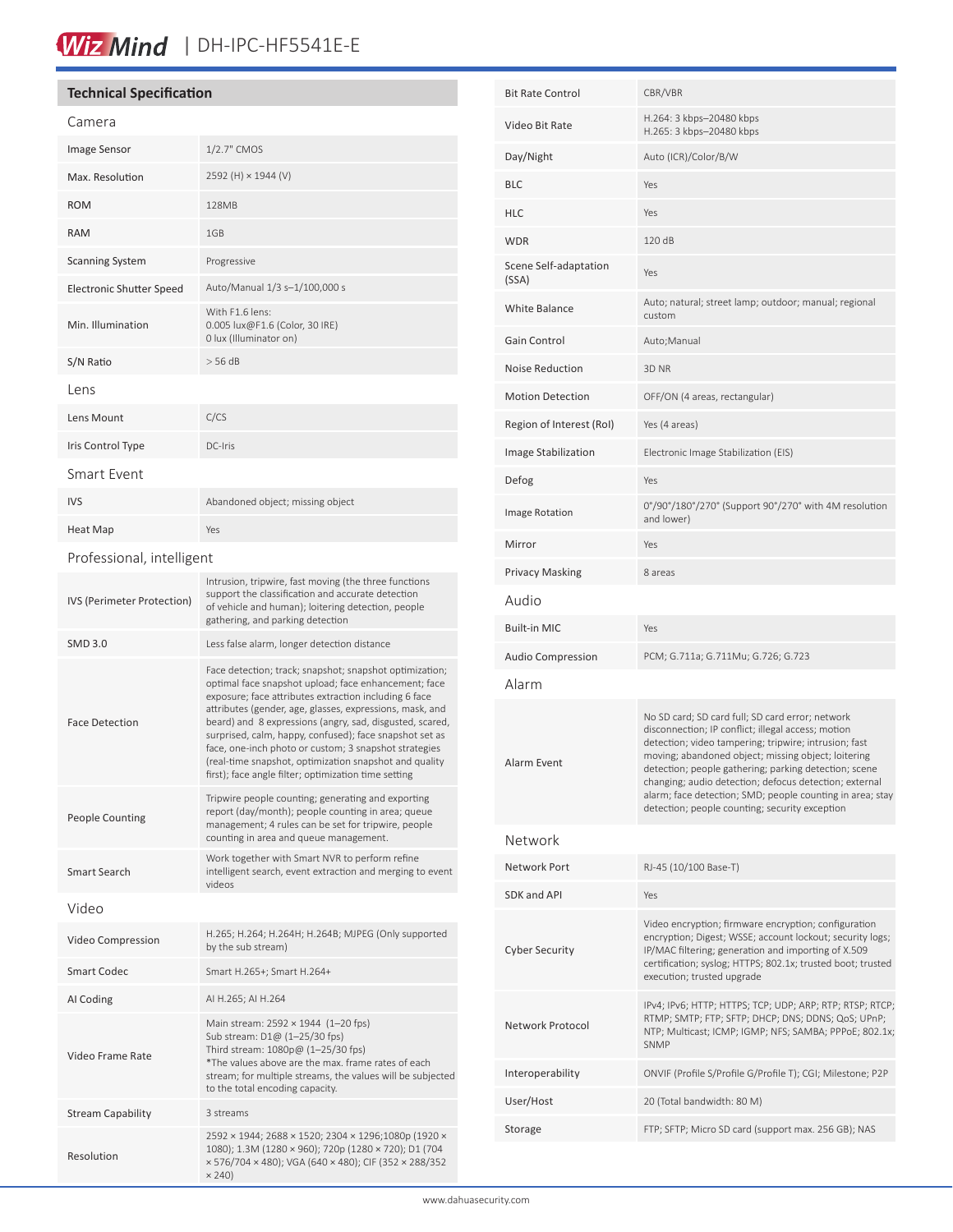# Wiz Mind | DH-IPC-HF5541E-E

| <b>Browser</b>               | IE: IE 8 and later<br>Chrome<br>Firefox<br>Safari: Safari 12 and later                                                                                                             |  |
|------------------------------|------------------------------------------------------------------------------------------------------------------------------------------------------------------------------------|--|
| Management Software          | Smart PSS; DSS; DMSS                                                                                                                                                               |  |
| <b>Mobile Client</b>         | iOS; Android                                                                                                                                                                       |  |
| Certification                |                                                                                                                                                                                    |  |
| Certifications               | CE-LVD: EN60950-1;<br>CE-EMC: Electromagnetic Compatibility Directive<br>2014/30/EU;<br>FCC: 47 CFR FCC Part 15, Subpart B;<br>UL/CUL:<br>UL60950-1<br>CAN/CSA C22.2 No.60950-1-07 |  |
| Port                         |                                                                                                                                                                                    |  |
| RS-485                       | 1 (baud rate range: 1200 bps-115200 bps)                                                                                                                                           |  |
| Audio Input                  | 1 channel (3. 5 mm JACK port)                                                                                                                                                      |  |
| Audio Output                 | 1 channel (3.5 mm JACK port)                                                                                                                                                       |  |
| Alarm Input                  | 2 channels in: 5 mA 3V-5 VDC                                                                                                                                                       |  |
| Alarm Output                 | 1 channel out: 300 mA 12 VDC                                                                                                                                                       |  |
| Power                        |                                                                                                                                                                                    |  |
| Power Supply                 | 12 VDC/24 VAC/PoE (802.3af)/ePoE                                                                                                                                                   |  |
| <b>Power Consumption</b>     | Basic: 4.1 W (12 VDC); 4.3 W (24 VAC); 4.4 W (PoE)<br>Max. (H.265+three streams+intelligence on+IR on): 9.2 W<br>(12 VDC); 8.7 W (24 VAC); 9.2 W (PoE)                             |  |
| Fnvironment                  |                                                                                                                                                                                    |  |
| <b>Operating Temperature</b> | $-30$ °C to +60 °C (-22 °F to +140 °F)                                                                                                                                             |  |
| <b>Operating Humidity</b>    | $\leq 95\%$                                                                                                                                                                        |  |
| Storage Temperature          | -30 °C to +60 °C (-22 °F to +140 °F)                                                                                                                                               |  |
| Structure                    |                                                                                                                                                                                    |  |
| Casing                       | Metal                                                                                                                                                                              |  |
| Deadlich Dimonate            | 135.4 mm × 74.4 mm × 65.5 mm (5.3" × 2.9" × 2.6") (L                                                                                                                               |  |

| Metal                                                                          |
|--------------------------------------------------------------------------------|
| 135.4 mm × 74.4 mm × 65.5 mm (5.3" × 2.9" × 2.6") (L<br>$\times$ W $\times$ H) |
| 528 g (1.16 lb)                                                                |
| 620 g $(1.37 \text{ lb})$                                                      |
|                                                                                |

| <b>Ordering Information</b> |                        |                                                       |  |  |
|-----------------------------|------------------------|-------------------------------------------------------|--|--|
| <b>Type</b>                 | Model                  | Description                                           |  |  |
| <b>5MP Camera</b>           | DH-IPC-HF5541EP-E      | 5 MP Box WizMind Network<br>Camera, PAL               |  |  |
|                             | DH-IPC-HE5541FN-F      | 5 MP Box WizMind Network<br>Camera, NTSC              |  |  |
| Accessories<br>(Optional)   | PFB122W                | Wall Mount Bracket                                    |  |  |
|                             | PFB120WS               | Wall Mount Bracket                                    |  |  |
|                             | PFB121W                | Wall Mount Bracket                                    |  |  |
|                             | PFB110W                | Ceiling Mount Bracket                                 |  |  |
|                             | PFB110C-F              | Ceiling Mount Bracket                                 |  |  |
|                             | DH-OPT-127F2712D-IR4MP | $27-12mm$                                             |  |  |
|                             | <b>PFM321D</b>         | 12 VDC 1A Power Adapter                               |  |  |
|                             | LR1002-1ET/1EC         | Single-port Long Reach Ethernet<br>over Coax Extender |  |  |
|                             | PFM900-F               | Integrated Mount Tester                               |  |  |

# **Accessories**

### Optional:



Wall Mount Bracket

PFB120WS

Wall Mount Bracket



PFB121W Wall Mount Bracket



Ceiling Mount Bracket



 $60$  $\blacksquare$  is  $\blacksquare$ 



DH-OPT-127F2712D -IR4MP 2.7-12mm

PFM900-E Integrated Mount Tester

PFM321D 12 VDC 1A Power Adapter

LR1002-1ET/1EC Single-port Long Reach Ethernet Over Coax Extender